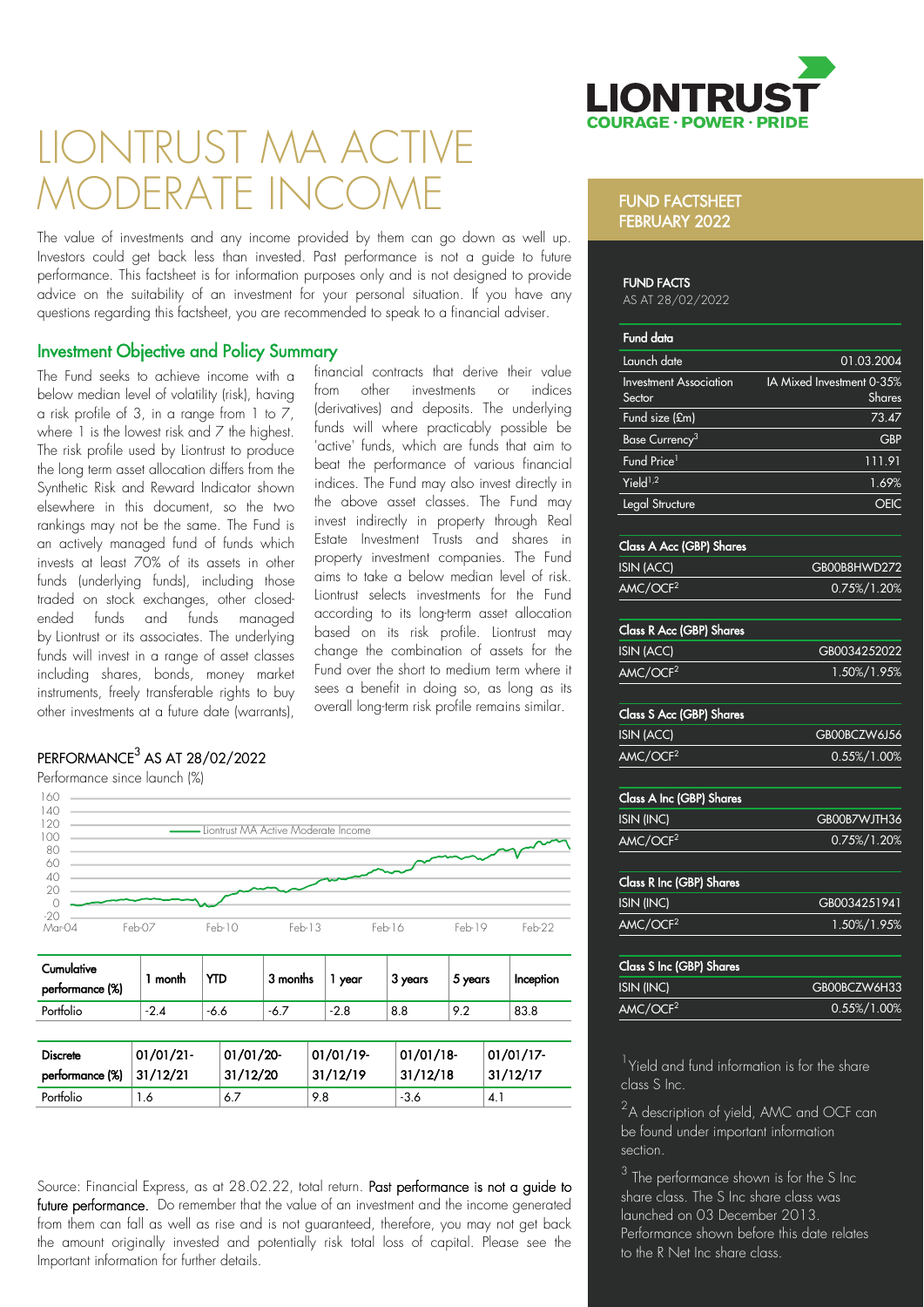#### Fund factsheet Liontrust MA Active Moderate Income FEBRUARY 2022 Page 2 / 4

### Fund Manager(s)

John Husselbee, James Klempster, Paul Kim, Mayank Markanday and Jen Causton

#### **Commentary**

The ongoing situation in Ukraine has dominated market sentiment and caused significantly higher levels of volatility. This is expected to have an impact on global corporate and consumer confidence, particularly given the likely impact on oil prices. The price of oil is already above \$100 per barrel, the highest since August 2014, and a prolonged spell of energy inflation could mean overall higher inflation takes longer to dissipate. The combination of these issues has seen markets, including the technology heavy Nasdaq in the US fall into bear territory, down over 20% from its recent highs. However, most other major markets have fared better. Depending on how things develop, we may see central banks tread more carefully in terms of expected interest rate rises. While the

### Top holdings as at 28/02/2022

general direction of rates will ultimately be upwards, whatever happens in Europe, our view is that the pace of hiking will be slower than consensus has priced in. We believe that periods such as these demonstrate the importance of having a robust and disciplined multi-asset process which enables our investment team to make good long-term decisions rather than focusing on short-term, sentiment driven volatility. Despite recent global events, we remain positive on the outlook for markets overall, albeit acknowledging there will be more volatility and uncertainty, and returns are likely to be lower than enjoyed in a stellar 2021 for equities. The investment team remain vigilant about future risks and continue to seek long term investment opportunities in the fund through a diverse mix of asset classes, managers, and styles.

|                                                           | X     |
|-----------------------------------------------------------|-------|
| BlackRock - UK Gilts All Stocks Tracker                   | 17.44 |
| Vanguard Investment Series Plc - UK Government Bond Index | 14.38 |
| BlackRock - CIF Overseas Govt Bd Tracker                  | 8.21  |
| Baring AM - Global High Yield Bond                        | 5.67  |
| Baring AM - EM Sovereign Debt Fund                        | 5.39  |
| Baillie Gifford - Japanese                                | 5.08  |
| NN Investment - Global Convertible Opportunities          | 5.02  |
| BlackRock - Advantage US Equity Fund                      | 4.17  |
| Alliance Bernstein - AB American Growth Portfolio         | 4.15  |
| CF Lindsell Train - UK Equity                             | 3.94  |
| Total                                                     | 73.44 |
| Total number of holdings                                  | 30    |

#### KEY FUND FACTS AS AT 28/02/2022

 $£/3$ **MILLION** 

funds under management

holdings spread across 6 geographical regions

30

percent yield (not guaranteed)

1.69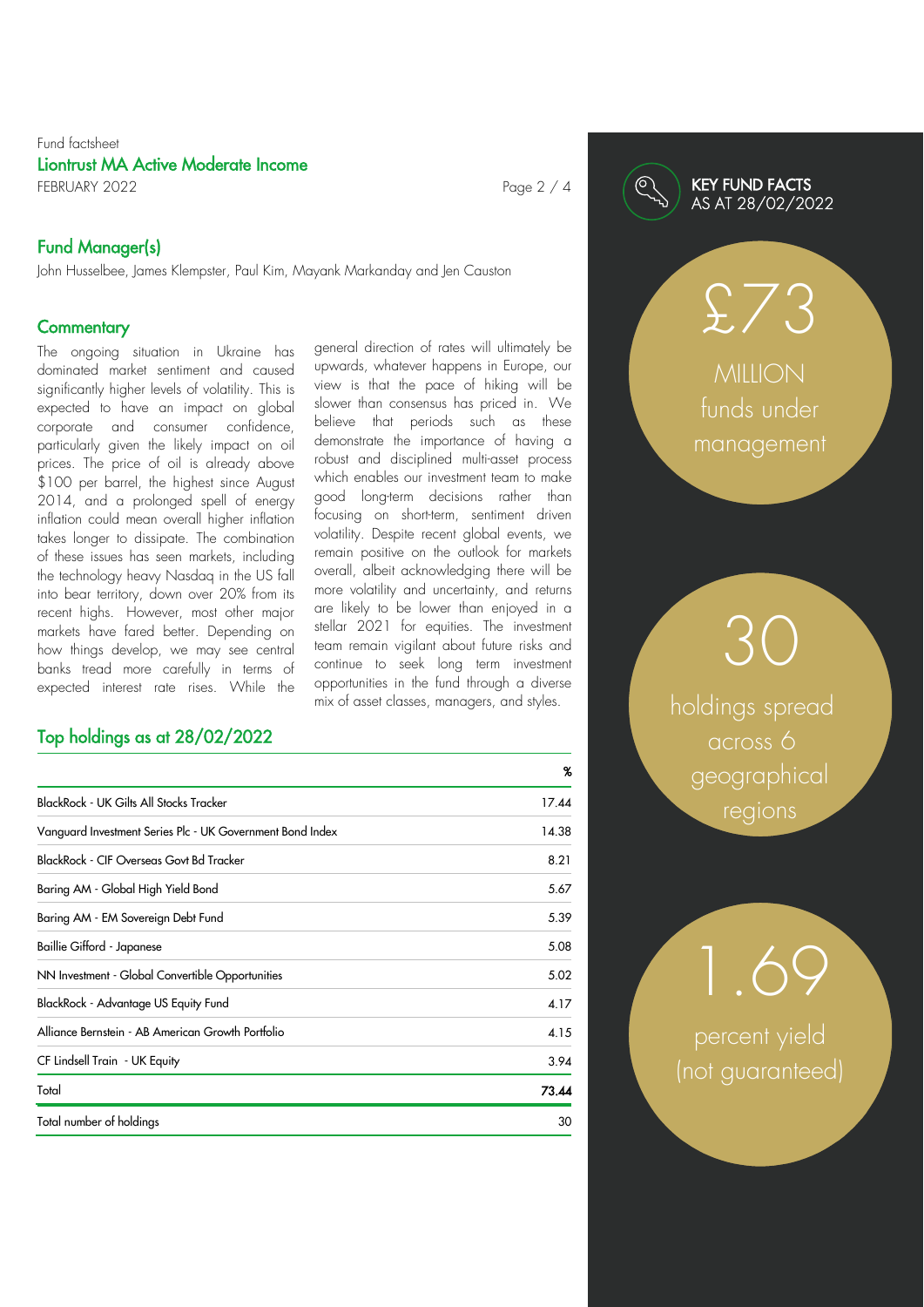#### Fund factsheet Liontrust MA Active Moderate Income FEBRUARY 2022 **Page 3 / 4**



| Fund data                   |        |
|-----------------------------|--------|
| UK Government Bond          | 33.31% |
| UK Equity                   | 14.07% |
| ) North America Equity      | 9.18%  |
| $\blacksquare$ Global Bonds | 8.55%  |
| High Yield                  | 5.67%  |
| $\bullet$ Global EMD        | 5.39%  |
| Japan Equity                | 5.08%  |
| Global Convertible Bonds    | 5.02%  |
| <b>UK Corporate Bond</b>    | 3.67%  |
| $\blacksquare$ Property     | 3.36%  |
| ● Europe ex-UK Equity       | 2.57%  |
| Developed Asia Equity       | 2.48%  |
| <b>EM Equity</b>            | 1.04%  |
| Cash and Cash Equivalents   | 0 62%  |

#### RISK AND REWARD **INDICATOR Potentially Potentially** lower reward higher reward  $(5)$  $(2)$  $(3)$   $(4)$  $(6)$  $(7)$

This risk indicator is based on historical data and may not be a reliable indication of the future risk profile. The category may shift over time and is not guaranteed.

Funds of category 4 have shown in the past low to medium volatility. Volatility describes how much the value of the fund went up and down. The shares of a fund of category 4 might be subject to low to medium fluctuations based on the historical volatility.

The following are additional risks not covered by the risk and reward category:

Credit Risk: There is a risk that an investment will fail to make required payments and this may reduce the income paid to the fund, or its capital value.

Counterparty Risk: The insolvency of any institutions providing services such as safekeeping of assets or acting as counterparty to derivatives or other instruments, may expose the Fund to financial loss.

Liquidity Risk: If underlying funds suspend or defer the payment of redemption proceeds, the Fund's ability to meet redemption requests may also be affected.

Interest Rate Risk: Fluctuations in interest rates may affect the value of the Fund and your investment.

Derivatives Risk: Some of the underlying funds may invest in derivatives, which can, in some circumstances, create wider fluctuations in their prices over time.

Emerging Markets: The Fund may invest in less economically developed markets (emerging markets) which can involve greater risks than well developed economies.

Currency Risk: The Fund invests in overseas markets and the value of the Fund may fall or rise as a result of changes in exchange rates.

Due to rounding and the exclusion of cash lines, the figures shown in the geographical and sector allocations may not add up to 100% and the allocations may change.